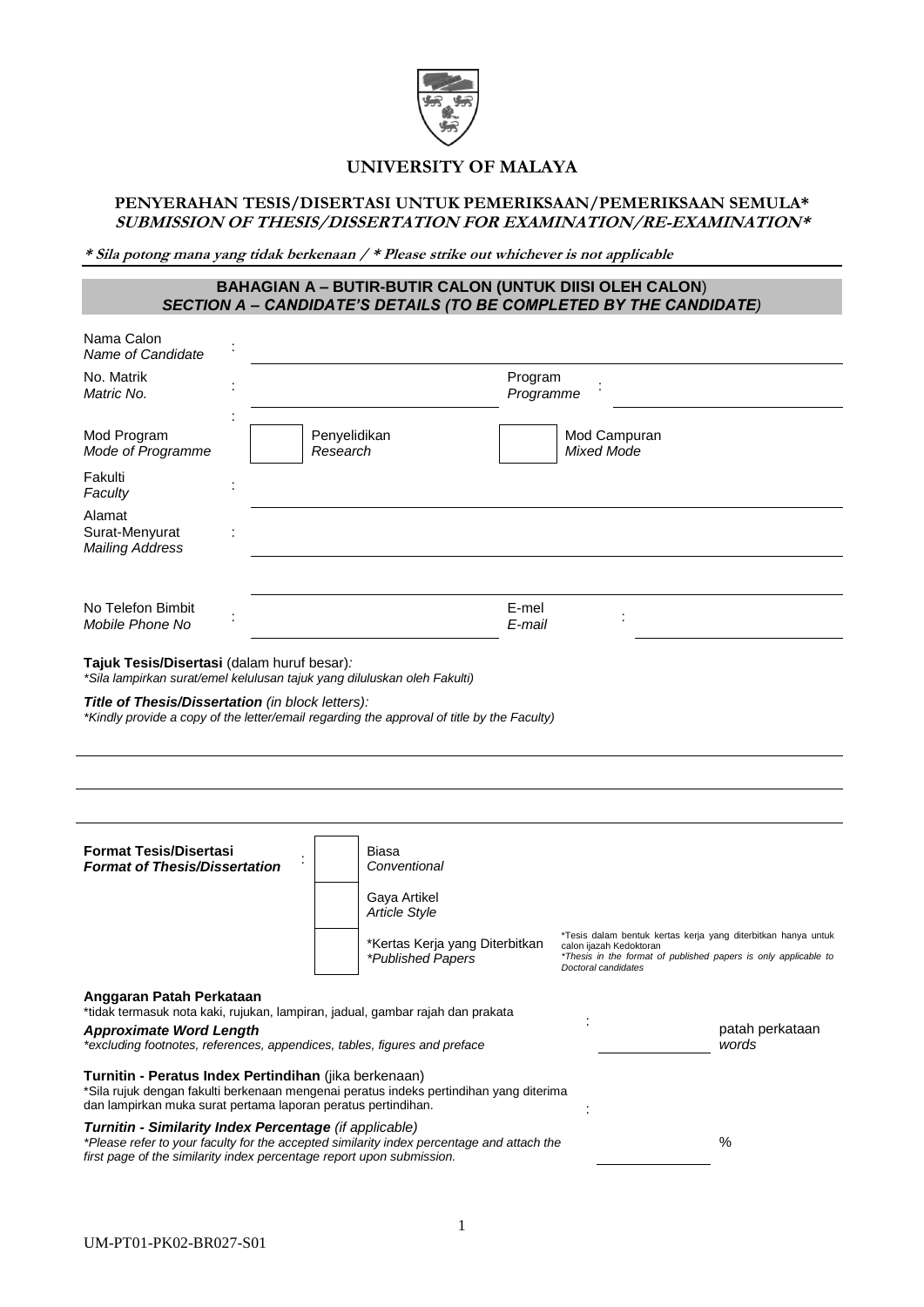# **BAHAGIAN B – PERAKUAN CALON (UNTUK DIISI OLEH CALON)** *SECTION B – DECLARATION OF CANDIDATE (TO BE COMPLETED BY CANDIDATE)*

Tuan / Puan,

### **PENYERAHAN TESIS/DISERTASI UNTUK PEMERIKSAAN/PEMERIKSAAN SEMULA\***

Bersama-sama ini saya kemukakan tesis / disertasi dalam bentuk berikut:

- 1. Lima (5) naskhah bercetak dijilid dengan kulit lembut jenis rexine (Merah Tua atau *Maroon* untuk tesis/disertasi); dan
- 2. Satu (1) salinan elektronik (format PDF)

− yang telah disemak dan diberi perakuan oleh penyelia, melalui **\*Ketua Jabatan / Timbalan Dekan Ijazah Tinggi / Timbalan Pengarah** saya untuk \***pemeriksaan / pemeriksaan semula.**

Saya juga telah mengesahkan bahawa saya mengikut format menulis tesis/disertasi dan mengisi senarai semak (Bahagian C) dan senarai tersebut perlu disemak oleh penyelia seperti di bawah sebelum menyerahkannya untuk pemeriksaan.

Saya bersetuju sekiranya borang ini tidak lengkap, senarai semak tidak diisi dan maklumat yang diberikan tidak betul, Unit Tesis mempunyai hak untuk tidak menerima tesis saya.

Sekian, terima kasih.

(*\**Sila potong yang mana tidak berkenaan)

*Sir / Madam,*

### *SUBMISSION OF THESIS/DISSERTATION FOR EXAMINATION/RE-EXAMINATION\**

*I hereby submit my thesis/dissertation as follows:*

- *1. Five (5) printed softbound copies in rexine (Dark Red or Maroon for thesis/dissertation); and*
- *2. One (1) electronic copy (PDF format)*

*- which have been checked and declared by my supervisor(s), through the \*Head of Department / Deputy Dean / Deputy Director for \*examination / reexamination.* 

*I have also followed the format of thesis/dissertation set by the University and have completed the checklist (Section C) and verified by my supervisor prior to submission of thesis/dissertation for examination.*

*I hereby agree if this form and the checklist are incomplete, and information given is not accurate, the Thesis Unit has the right not to accept my thesis.*

*Thank you.*

*(\*Please strike out whichever is not applicable)*

**Dokumen lain yang diperlukan (bagi Penyerahan Tesis/Disertasi untuk Pemeriksaan Semula):** *Other required documents (for Submission of Thesis/Dissertation for Re-Examination):*

Laporan Pembetulan Tesis/Disertasi *Thesis/Dissertation Correction Report*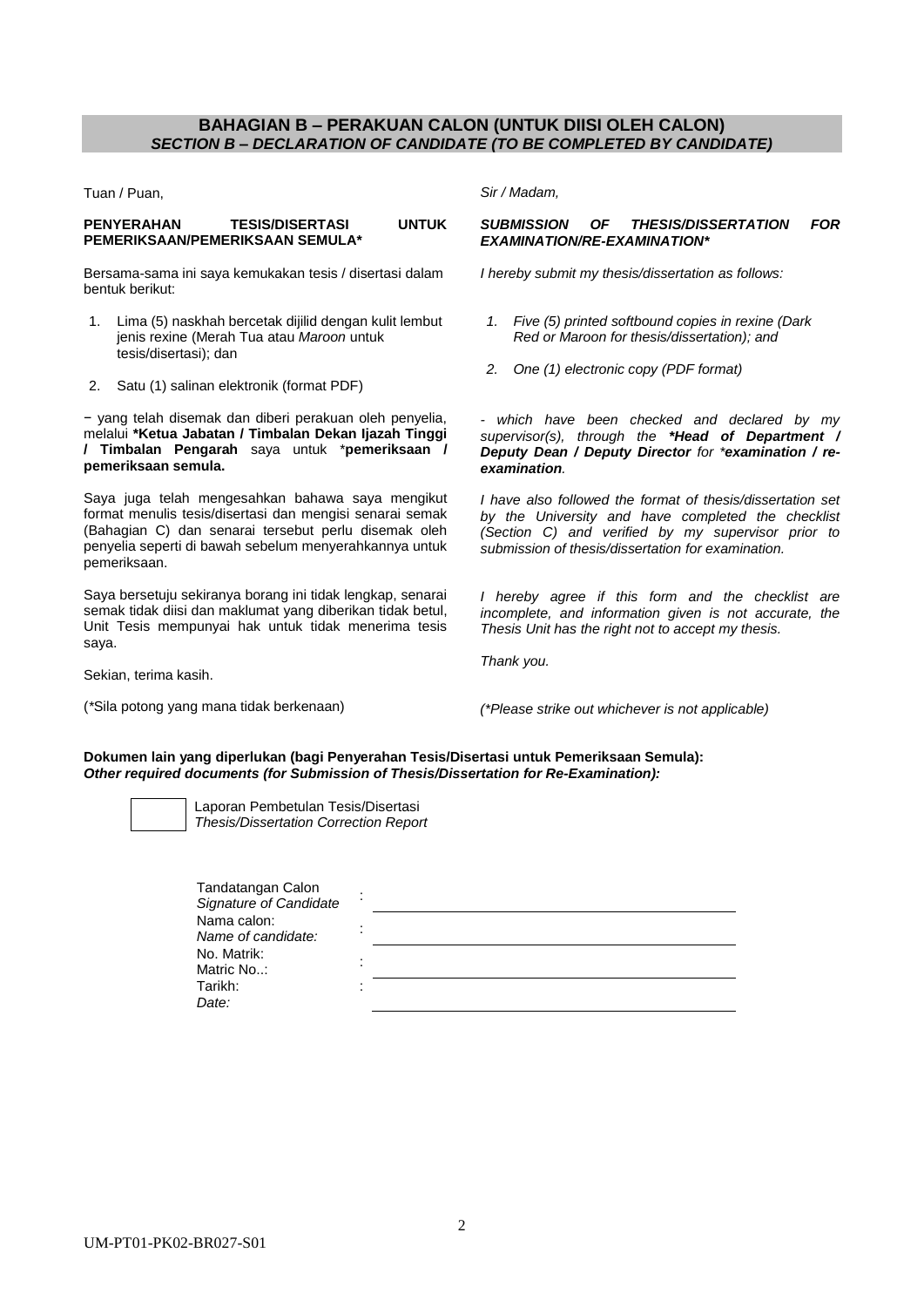## **BAHAGIAN C – SENARAI SEMAK BAGI FORMAT TESIS/DISERTASI** *SECTION C – CHECKLIST FOR FORMAT OF THESIS/DISSERTATION*

Sila rujuk **Panduan Penyediaan Laporan Penyelidikan, Disertasi dan Tesis** untuk butir-butir terperinci (Panduan ini boleh dimuaturun dari *<http://ips.um.edu.my/>*). Senarai semak ini hendaklah disi oleh calon sebelum membuat penyerahan tesis/disertasi untuk peperiksaan.

*Please refer to Guidelines for the Preparation of Research Reports, Dissertations and Theses for further details (The guidelines is available on [http://ips.um.edu.my/\)](http://ips.um.edu.my/). This checklist must be completed by the candidate before submission of thesis/dissertation for examination/re-examination.*

|    | <b>SENARAI SEMAK</b>                                                                                                                                                                                                                                                                                                                                                                                                                                                                                                                                                                                               | <b>CHECKLIST</b>                                                                                                                                                                                                                                                                                                                                                                                                                                                 | <b>Semakan</b><br>Semakan<br>Calon<br>Penyelia<br><b>Verified by</b><br><b>Verified by</b><br><b>Candidate</b><br><b>Supervisor</b> |
|----|--------------------------------------------------------------------------------------------------------------------------------------------------------------------------------------------------------------------------------------------------------------------------------------------------------------------------------------------------------------------------------------------------------------------------------------------------------------------------------------------------------------------------------------------------------------------------------------------------------------------|------------------------------------------------------------------------------------------------------------------------------------------------------------------------------------------------------------------------------------------------------------------------------------------------------------------------------------------------------------------------------------------------------------------------------------------------------------------|-------------------------------------------------------------------------------------------------------------------------------------|
| 1. | <b>TAJUK</b><br>(a) Kulit hadapan dan halaman tajuk<br>tesis/disertasi hendaklah seperti<br>diluluskan oleh Fakulti.<br>(b) Nama calon seperti yang didaftar<br>dengan Universiti.                                                                                                                                                                                                                                                                                                                                                                                                                                 | <b>TITLE</b><br>1.<br>(a) Front cover and title page of the<br>research/dissertation which has<br>been approved by the Faculty.<br>(b) The name of the candidate must be<br>the name registered with the<br>University.                                                                                                                                                                                                                                          |                                                                                                                                     |
| 2. | <b>ABSTRAK</b><br>(a) Tidak melebihi 500 patah perkataan<br>(b) Ditulis dalam Bahasa Malaysia dan<br>Bahasa Inggeris (Termasuk abstrak<br>dalam Bahasa Arab sekiranya<br>tesis/disertasi ditulis dalam Bahasa<br>Arab)                                                                                                                                                                                                                                                                                                                                                                                             | <b>ABSTRACT</b><br>2.<br>(a) Not more than 500 words<br>(b) Written in both Bahasa Malaysia<br>and English (Include abstract in<br>Arabic if the thesis/dissertation is<br>written in Arabic)                                                                                                                                                                                                                                                                    |                                                                                                                                     |
| 3. | <b>PENJILIDAN</b><br>Salinan untuk pemeriksaan:<br>(a) Lima (5) naskah bercetak dan dijilid<br>dengan kulit lembut jenis rexine<br>(Merah Tua atau Maroon untuk<br>tesis/disertasi, serta kulit berwarna<br>biru<br>untuk<br>laut<br>laporan<br>penyelidikan); dan<br>(b) Satu (1) salinan elektronik (format<br>PDF)<br>Salinan untuk penyerahan akhir:<br>(a) DUA (2) naskah bercetak dan dijilid<br>dengan kulit keras jenis rexine<br>(Merah Tua atau Maroon untuk<br>tesis/disertasi, serta kulit berwarna<br>biru<br>laut<br>untuk<br>laporan<br>penyelidikan); dan<br>(b) Satu (1) salinan elektronik (PDF) | <b>BINDING</b><br>3.<br>Copy for examination:<br>(a) Five (5) printed softbound copies in<br>rexine (Dark Red or Maroon for<br>thesis/dissertation, and navy blue<br>for research report); and<br>(b) One (1) electronic copy (PDF<br>format)<br>Copy for final submission:<br>(a) TWO (2) printed hardbound copies<br>in rexine (Dark Red or Maroon for<br>thesis/dissertation, and navy blue<br>for research report); and<br>(b) One (1) electronic copy (PDF) |                                                                                                                                     |
| 4. | <b>KUALITI PERCETAKAN</b><br>(a) Ditaip dua jarak (double-spacing)<br>bagi semua teks dan satu jarak<br>(single-spacing) bagi catatan kaki,<br>apendiks, jadual dan rajah.<br>(b) Corak font yang digunakan iaitu<br>Times New Roman dan Latex<br>atau Equation Editor untuk teks<br>matematik.<br>(c) Font bersaiz 12 bagi keseluruhan<br>teks dan font bersaiz 8 digunakan<br>bagi catatan kaki.<br>(d) Kualiti kertas A4 hendaklah tidak<br>kurang dari 80 gm.                                                                                                                                                  | <b>PRINTING QUALITY</b><br>4.<br>(a) Double-spacing for all sections.<br>Single-spacing can be used for<br>footnote, appendices, tables and<br>diagrams.<br>(b) Font type: Times New Roman and<br>Latex or Equation Editor for<br>mathematical text.<br>(c) Font size 12 for all text and font<br>size 8 for footnotes.<br>(d) Must use high quality A4 paper 80<br>gm.                                                                                          |                                                                                                                                     |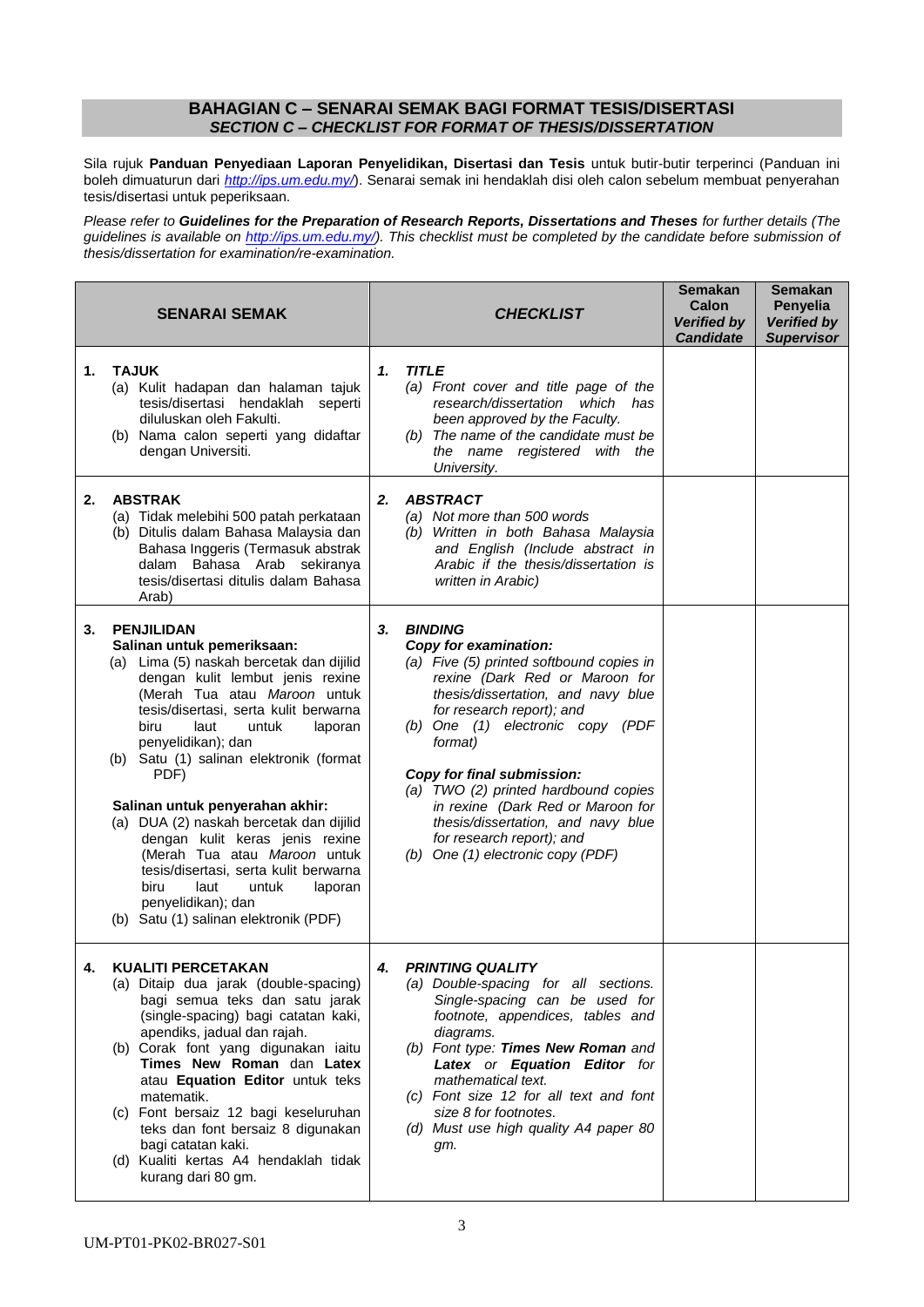| <b>SENARAI SEMAK</b> |                                                                                                                                                                                                                                                                                                                                                                                                                                                                                                                                                                                     |    | <b>CHECKLIST</b>                                                                                                                                                                                                                                                                                                                                                                                                                                    | <b>Semakan</b><br>Calon<br><b>Verified by</b><br><b>Candidate</b> | <b>Semakan</b><br>Penyelia<br><b>Verified by</b><br><b>Supervisor</b> |
|----------------------|-------------------------------------------------------------------------------------------------------------------------------------------------------------------------------------------------------------------------------------------------------------------------------------------------------------------------------------------------------------------------------------------------------------------------------------------------------------------------------------------------------------------------------------------------------------------------------------|----|-----------------------------------------------------------------------------------------------------------------------------------------------------------------------------------------------------------------------------------------------------------------------------------------------------------------------------------------------------------------------------------------------------------------------------------------------------|-------------------------------------------------------------------|-----------------------------------------------------------------------|
| 5.                   | HAD<br><b>MAKSIMUM</b><br><b>PATAH</b><br><b>PERKATAAN</b><br>(a) Tesis (Ijazah Kedoktoran)<br>· Secara Penyelidikan: 100,000<br>patah perkataan;<br>• Secara Mod Campuran: 80,000<br>patah perkataan;<br>(b) Disertasi (Ijazah Sarjana)<br>· Secara Penyelidikan: 60,000<br>patah perkataan;<br>• Secara Mod Campuran: 40,000<br>patah perkataan;<br>(c) Laporan<br>Penyelidikan<br>(ljazah<br>Sarjana)<br>· Secara Kursus: 30,000 patah<br>perkataan;<br>(Anggaran jumlah patah perkataan<br>tidak termasuk nota kaki, rujukan,<br>lampiran, jadual, gambar rajah dan<br>prakata) | 5. | <b>MAKSIMUM WORD LIMIT</b><br>(a) Thesis (Doctoral Degree)<br>• By Research: 100,000 words;<br>· By Mixed Mode: 80,000 words;<br>(b) Dissertation (Master's Degree)<br>• By Research: 60,000 words;<br>· By Mixed Mode: 40,000 words;<br>(c) Research Report (Master's Degree)<br>• By Coursework: 30,000 words<br>(Approximate word length excluding<br>footnotes.<br>references.<br>appendices,<br>tables, figures and preface)                   |                                                                   |                                                                       |
| 6.                   | <b>BIRAI</b><br>Birai yang ditetapkan bagi teks adalah<br>seperti berikut:<br>$: 2.0 \text{ cm}$<br>Kanan: $2.0 \text{ cm}$<br>Atas<br>Bawah : 2.0 cm<br>Kiri<br>$: 4.0 \text{ cm}$                                                                                                                                                                                                                                                                                                                                                                                                 | 6. | <b>INDENT</b><br>The indents of pages are as follows:<br>Top<br>: 2.0 cm<br>Right<br>: 2.0 cm<br>Bottom : 2.0 cm<br>: 4.0 cm<br>Left                                                                                                                                                                                                                                                                                                                |                                                                   |                                                                       |
| 7.                   | PENOMBORAN MUKA SURAT<br>(a) Font bersaiz 10;<br>(b) Nombor muka surat dicetak 1.0 cm<br>dari bahagian kanan bawah muka<br>surat;<br>(c) Nombor Roman (i, ii, iii dan<br>seterusnya) diletakkan di bahagian<br>permulaan (Preface);<br>(d) Muka surat tajuk (Title page) pada<br>muka hadapan dianggap sebagai<br>muka surat 'i', tetapi nombor 'i'<br>tidak ditaip. Nombor muka surat<br>bermula selepas muka surat tajuk<br>(Title page) disambung<br>terus<br>dengan nombor Roman 'ii'.                                                                                          | 7. | <b>PAGE NUMBERING</b><br>(a) Font size 10;<br>(b) All page numbers should be printed<br>1.0 cm from the bottom margin and<br>placed on the right-hand side;<br>(c) Roman numerals (i, ii, iii etc) should<br>be used in the Preface section;<br>(d) The Title Page and the first page of<br>the Preface should not<br>be<br>numbered. Numbering begins on<br>the second page with 'ii'.                                                             |                                                                   |                                                                       |
| 8.                   | PERAKUAN KEASLIAN PENULISAN<br>Borang Perakuan Keaslian Penulisan<br>boleh dimuatturun dari laman web<br>http://ips.um.edu.my<br>dan<br>perlu<br>ditandatangani oleh calon dan saksinya<br>serta diletakkan dalam tesis/disertasi<br>SEBELUM Abstrak.<br>(Calon perlu menggunakan borang<br>perakuan sama ada Bahasa Malaysia<br>atau Bahasa Inggeris)                                                                                                                                                                                                                              | 8. | <b>ORIGINAL</b><br><b>LITERARY</b><br><b>WORK</b><br><b>DECLARATION</b><br>Original Literary Work Declaration form<br>can be downloaded from the website at<br>http://ips.um.edu.my and must be<br>signed by the candidate and witness.<br>The form should be placed in the<br>thesis/dissertation<br>immediately<br><b>BEFORE</b> the Abstract.<br>(Candidate should use the declaration<br>form either the Bahasa Malaysia or<br>English version) |                                                                   |                                                                       |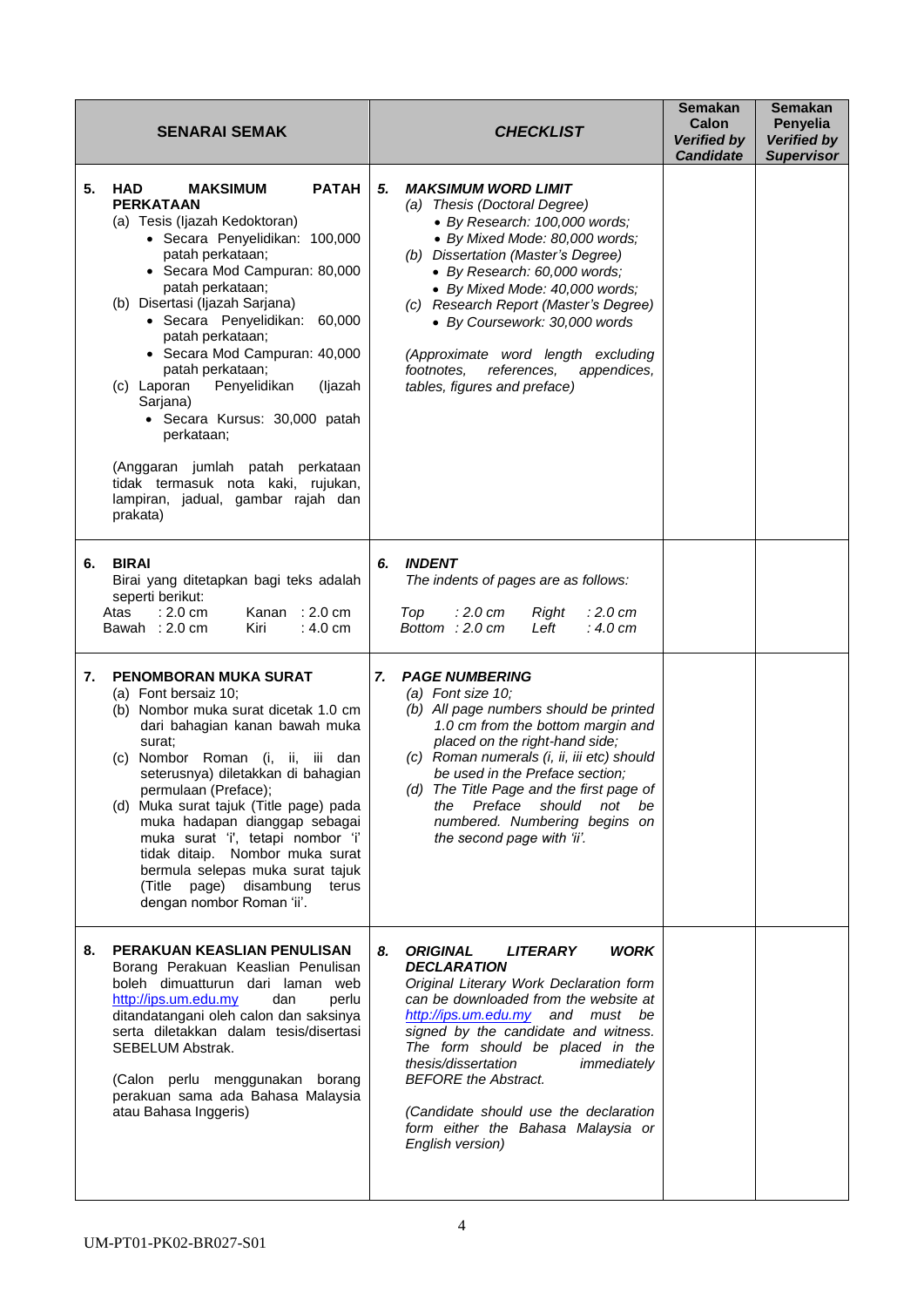|    | <b>SENARAI SEMAK</b>                                                                                                                                                                                                                                                   |    | <b>CHECKLIST</b>                                                                                                                                                                                                                                                      | <b>Semakan</b><br>Calon<br><b>Verified by</b><br><b>Candidate</b> | <b>Semakan</b><br>Penyelia<br><b>Verified by</b><br><b>Supervisor</b> |
|----|------------------------------------------------------------------------------------------------------------------------------------------------------------------------------------------------------------------------------------------------------------------------|----|-----------------------------------------------------------------------------------------------------------------------------------------------------------------------------------------------------------------------------------------------------------------------|-------------------------------------------------------------------|-----------------------------------------------------------------------|
| 9. | <b>FORMAT SALINAN ELEKTRONIK</b><br>Satu Salinan elektronik dalam bentuk<br>PDF mesti diserahkan bersama dengan<br>maklumat<br>label yang mengandungi<br>berikut:<br>(a) Nama:<br>(b) No Matrik;<br>(c) Tajuk Tesis/Disertasi;<br>(d) Fakulti;<br>(e) Tahun penyerahan | 9. | <b>ELECTRONIC COPY FORMAT</b><br>The submitted electronic copy in the<br>form of CD (in PDF format) must be<br>labeled with the following details:<br>$(a)$ Name:<br>(b) Matric No:<br>Title of Thesis/Dissertation;<br>(c)<br>(d) Faculty;<br>(e) Year of submission |                                                                   |                                                                       |
|    | <b>10. TURNITIN</b><br>perisian<br>adalah<br>Penggunaan<br>ini<br>bergantung kepada Fakulti. Sila rujuk<br>dengan fakulti berkenaan mengenai<br>indeks<br>pertindihan<br>peratus<br>yang<br>diterima dan lampirkan muka surat<br>pertama laporan peratus pertindihan.  |    | <b>10. TURNITIN</b><br>The usage of this software is subject to<br>the Faculty. Please refer to your faculty<br>for the accepted similarity index<br>percentage and attach the first page of<br>similarity index percentage report upon<br>submission.                |                                                                   |                                                                       |
|    | 11. Penggunaan program<br><b>Spellchecker</b><br>atau Dewan Eja untuk menyemak<br>kesalahan ejaan adalah digalakkan.                                                                                                                                                   |    | 11. Use of Spellchecker or 'Dewan Eja'<br>program to check for spelling errors is<br>encouraged.                                                                                                                                                                      |                                                                   |                                                                       |
|    | 11. Penggunaan program 'EndNote' untuk<br>menyelaraskan<br>adalah<br>rujukan<br>digalakkan.                                                                                                                                                                            |    | 12. The use of 'EndNote' programme for<br>referencing is recommended                                                                                                                                                                                                  |                                                                   |                                                                       |

Nama calon: *Name of candidate:*

Tandatangan Calon *Candidate's Signature* Tarikh : *Date:*

Cop dan Tandatangan Penyelia *Supervisor's Signature and Official Stamp*

Tarikh : *Date:*

Cop dan Tandatangan Penyelia *Supervisor's Signature and Official Stamp*

Tarikh : *Date:*

Cop dan Tandatangan Penyelia *Supervisor's Signature and Official Stamp*

Tarikh : *Date:*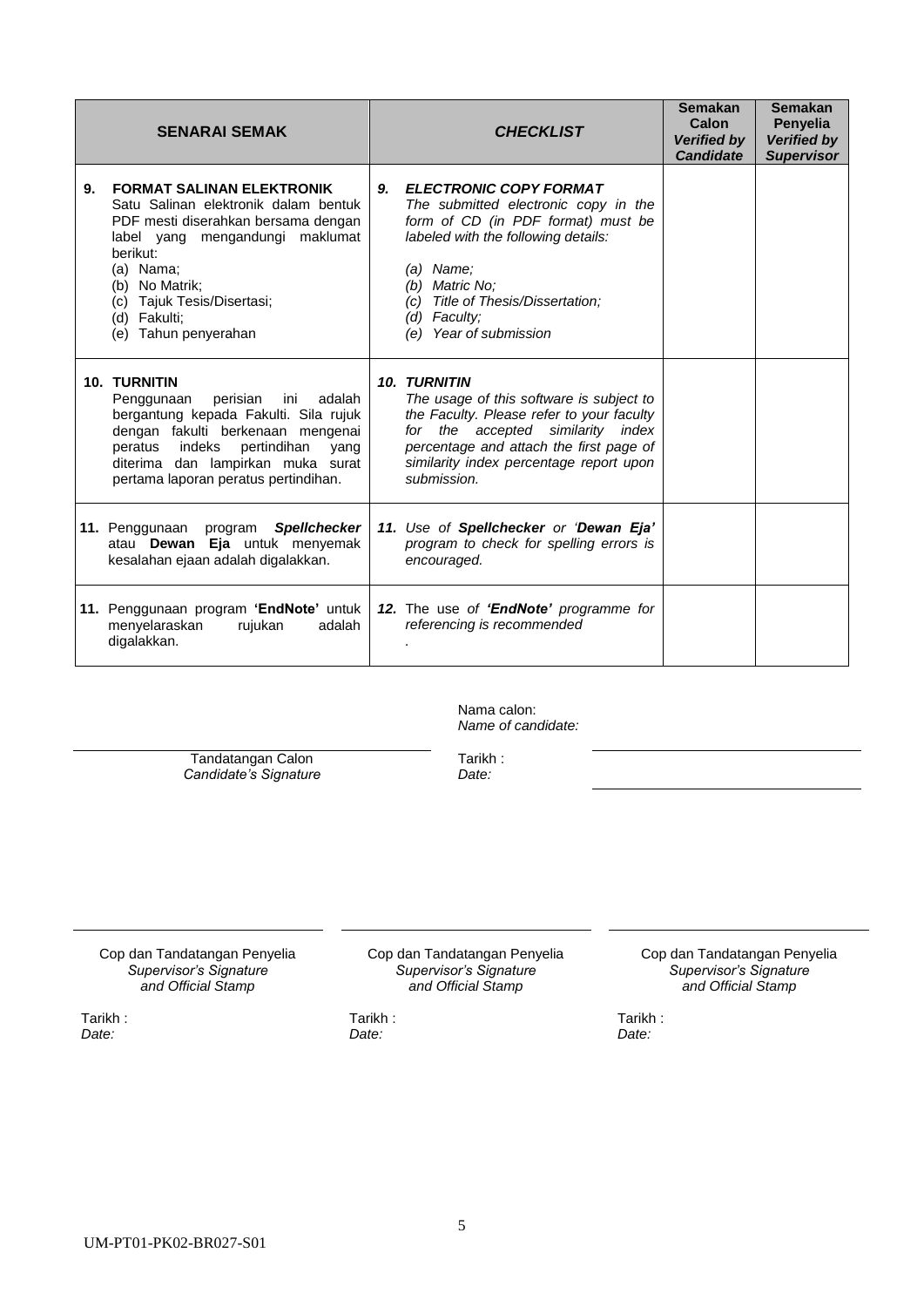## **BAHAGIAN D – PENGESAHAN PENYELIA (UNTUK DIISI OLEH PENYELIA)** *SECTION D – DECLARATION OF SUPERVISOR(S) (TO BE COMPLETED BY SUPERVISORS)*

Calon perlu memastikan Bahagian D telah diisi dan ditandatangani oleh semua penyelia *Candidate is required to ensure that Section D has been completed and signed by all supervisor(s)*

# **1. Nama Penyelia**

### *Name of Supervisor*

| menyemak tesis/disertasi calon ini<br>Sava<br>telah<br>mengesahkan bahawa tesis/disertasi tersebut boleh diserahkan<br>untuk pemeriksaan/pemeriksaan semula. | dan<br>Ya<br>Yes                                          |  | Tidak*<br>$No*$ |  |  |  |  |
|--------------------------------------------------------------------------------------------------------------------------------------------------------------|-----------------------------------------------------------|--|-----------------|--|--|--|--|
| I have checked the thesis/dissertation and declare that it is<br>ready to be submitted for examination / re-examination.                                     |                                                           |  |                 |  |  |  |  |
|                                                                                                                                                              | *Jika tidak, sila beri komen:<br>*If no, please comment : |  |                 |  |  |  |  |

Cop Rasmi dan Tandatangan Penyelia *Official Stamp and Signature*

# **2. Nama Penyelia**

#### *Name of Supervisor*

| Sava                                  | telah |  | menvemak tesis/disertasi                                     | calon | ini | dan |       |        |  |
|---------------------------------------|-------|--|--------------------------------------------------------------|-------|-----|-----|-------|--------|--|
|                                       |       |  | mengesahkan bahawa tesis/disertasi tersebut boleh diserahkan |       |     |     |       | Tidak* |  |
| untuk pemeriksaan/pemeriksaan semula. |       |  |                                                              |       |     | Yes | $No*$ |        |  |

*I have checked the thesis/dissertation and declare that it is ready to be submitted for examination / re-examination.*

| *Jika tidak, sila beri komen:<br>*If no, please comment : |
|-----------------------------------------------------------|
|                                                           |
|                                                           |

Cop Rasmi dan Tandatangan Penyelia *Official Stamp and Signature*

#### **3. Nama Penyelia Name of Supervisor**

|  |                                       | Saya telah menyemak tesis/disertasi calon ini                   |  | dan |     |
|--|---------------------------------------|-----------------------------------------------------------------|--|-----|-----|
|  |                                       | mengesahkan bahawa tesis/disertasi tersebut boleh diserahkan Ya |  |     |     |
|  | untuk pemeriksaan/pemeriksaan semula. |                                                                 |  |     | Yes |

**Tidak\* No\***

*I have checked the thesis/dissertation and declare that it is ready to be submitted for examination / re-examination.*

| *Jika tidak, sila beri komen:<br>*If no, please comment : |
|-----------------------------------------------------------|
|                                                           |

Cop Rasmi dan Tandatangan Penyelia *Official Stamp and Signature*